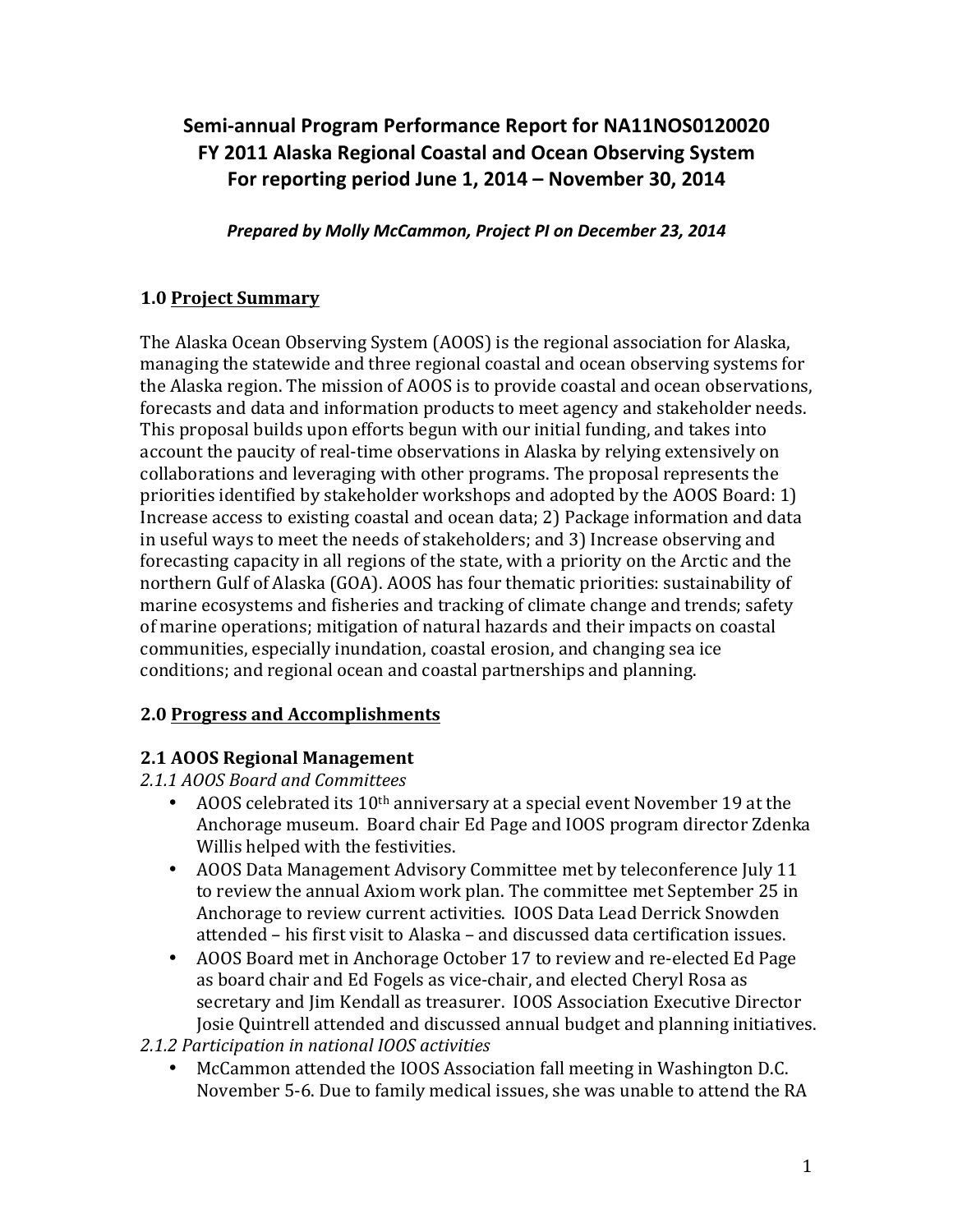Director retreat in August. She participated in all the IOOS Association monthly and Executive Committee teleconferences.

- Darcy Dugan participated in regular IOOS Education and Outreach calls.
- *2.1.3 Partnerships and external affairs - Alaska*
	- McCammon participated in meetings of Alaska Center for Climate Assessment and Policy Steering Committee (National Oceanic and Atmospheric Association's Alaska Regional Integrated Sciences and Assessments Program), member; NOAA's regional collaboration team, member; and Cook Inlet Regional Citizens' Advisory Council.
	- AOOS partnered with Alaska Sea Grant to host sessions of the Alaska Marine Policy Forum on July 23, September 24 and November 12, 2014.
	- McCammon participated in the October 21-22 Alaska Sea Grant Advisory Committee meeting in Anchorage.
	- McCammon met as an advisor to the new Northwest Arctic Borough Science Program in Kotzebue August 7-8.
	- As lead PI for AOOS in a joint project with the USFWS Aleutian Bering Sea Islands Landscape Conservation Cooperative and the USGS Alaska Climate Science Center to conduct a climate vulnerability assessment for the ABSI region, Tyler participated in a workshop in Unalaska September 18-19.
	- AOOS hosted a webinar September 16 with Allison Allen, program manager of NOAA's Ecological Forecasting Roadmap.
	- AOOS facilitated a panel discussion on navigation safety on October 6 in Nome as part of Week of the Arctic.

# *2.1.4 Partnerships and external affairs – national & international*

- The AOOS data team (Will Koeppen) participated in the  $4<sup>th</sup>$  Ecosystem Approach to Management workshop convened by the Arctic Council's Protection of the Arctic Marine Environment working group in Vancouver BC June 16-18.
- Koeppen and Chris Turner attended the Pacific Arctic Group and Distributed Biological Observatory Program meetings in Seattle October 28-31.
- McCammon attended the final meeting of the NAS Gulf Program Advisory Group in Tampa, Florida June 11-13, 2014.
- McCammon met with Admiral Robert Papp, the new U.S. Special Representative for the Arctic on August 14 in Anchorage. She also briefed National Ocean Council and Office of Science and Technology Policy staff in Washington DC on November 5.

# 2.1.5 Program management, administration, fundraising and financial oversight

- The 2014 AOOS work plan and budget was approved by IOOS and all subawards issued.
- Proposal action:
	- $\circ$  Marine Biodiversity Observing Network, with UAF group on Arctic MBON was APPROVED.
	- $\circ$  NSF Data Infrastructure Building Blocks proposal with University of Colorado was NOT APPROVED.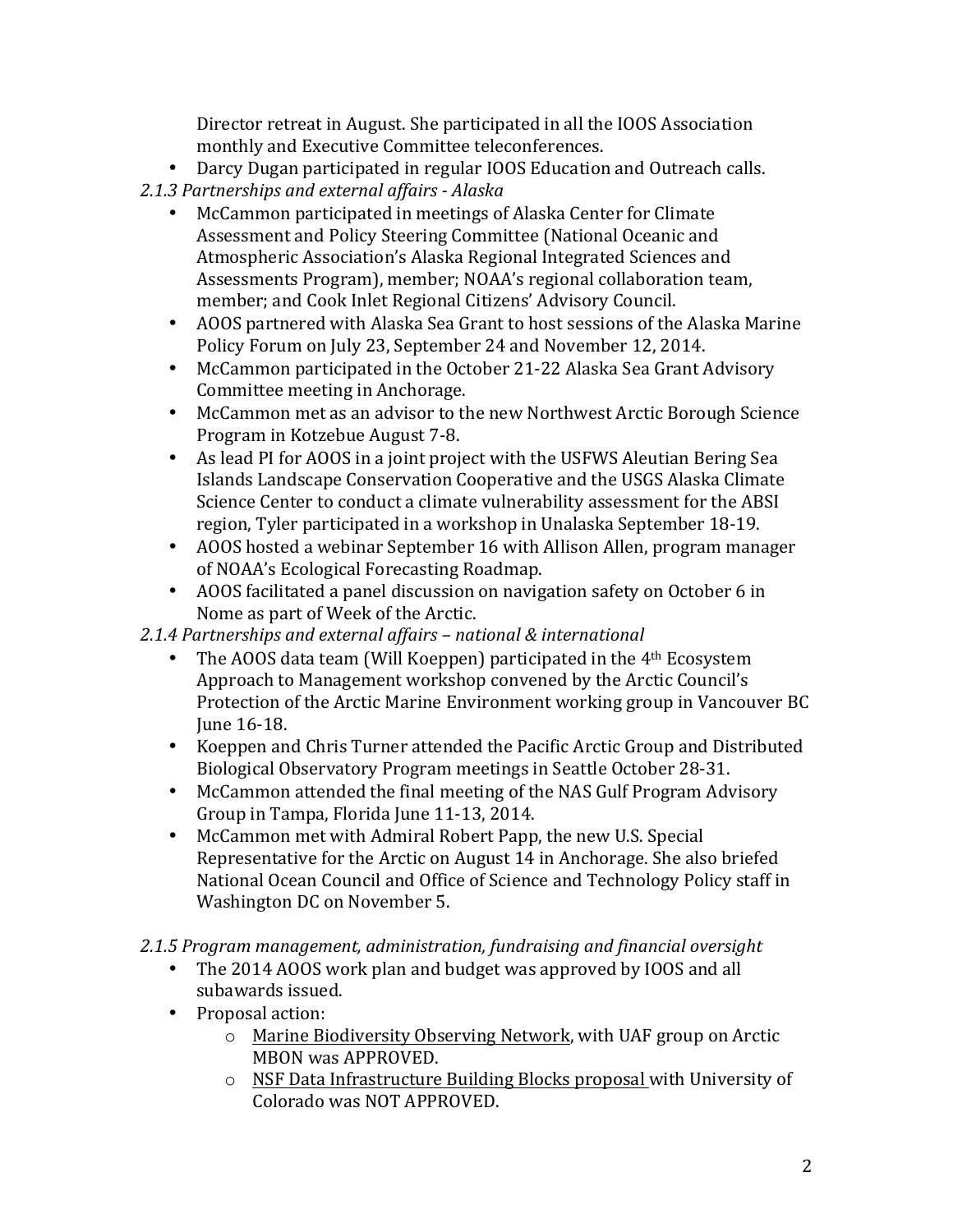- $\circ$  Cook Inlet Beluga Ecosystem Data Portal proposal to National Fish and Wildlife Foundation was submitted.
- o Marine Arctic Research Ecosystem Study (MARES) proposals submitted to BOEM with AOOS as data manager for 2 of them; proposal lead by Stantec was APPROVED.
- $\circ$  Enhanced Data Management Services for Gulf Watch AK and Herring Research and Monitoring Programs was submitted to the *Exxon* Valdez Oil Spill Trustee Council and APPROVED.
- Contract with Alaska SeaLife Center for fiscal sponsorship was finalized.

# **2.2 Marine Operations**

*2.2.1 Maintain Snotel stations in Prince William Sound (PWS) and Cook Inlet (CI)*

- Subaward to PWS Science Center.
- Annual maintenance conducted by National Resources Conservation Service (NRCS).
- *2.2.2 Pilot AIS dissemination of weather data*
	- Subaward to Marine Exchange of Alaska (MXAK).
	- Final permitting/approval received from Coast Guard headquarters and FCC to install and operate six ATON (Aids to Navigation) AIS (Automatic Identification System) WX sites in Alaska at Anchorage, Dutch Harbor, Wales, Barrow, Homer and Juneau.
	- Field tested range of transmitters and quality of data transmitted with Coast Guard icebreaker HEALY as it operated in Western and Arctic regions of Alaska in summer 2014.
	- Twelve marine weather stations installed during this period in Aleutian Islands (Port of Adak and Adak mountain), Southcentral Alaska (Port of Anchorage, Kenai, Nikiski), the Arctic (Barrow and Wales) and Southeast Alaska (Guard Island, Gustavus, Little Island, Scull Island and Tenakee Springs). All data provided on AOOS data portal, in NWS products and to vessels via AIS and/or the pda and smartphone display products.
	- MXAK entered into joint project with Cook Inlet Regional Citizens' Advisory Council (CIRCAC) to install weather system in Kenai at mouth of Kenai River in conjunction with new web cam installed with AOOS funding.
	- Phase II development of AIS/WX software configuration underway to provide interface for system monitoring and configuration management.

2.2.3 Provide public access to High-Frequency Radar (HFR) data in Chukchi Sea & plan *for future HFR* 

- Subaward with University of Alaska Fairbanks.
- 4 sites successfully deployed during open water season.
- All data posted to NOAA IOOS National HFR Data Server  $(\text{http://cordc.ucsd.edu/projects/mapping/maps/})$  in real-time, as well as on AOOS Ocean Data Explorer and project websites: [www.chukchicurrents.com](http://www.chukchicurrents.com) and http://dm.sfos.uaf.edu/chukchi-beaufort/.
- *2.2.4 Weather Research and Forecasting (WRF) wind model for PWS and CI*
	- This subaward concluded.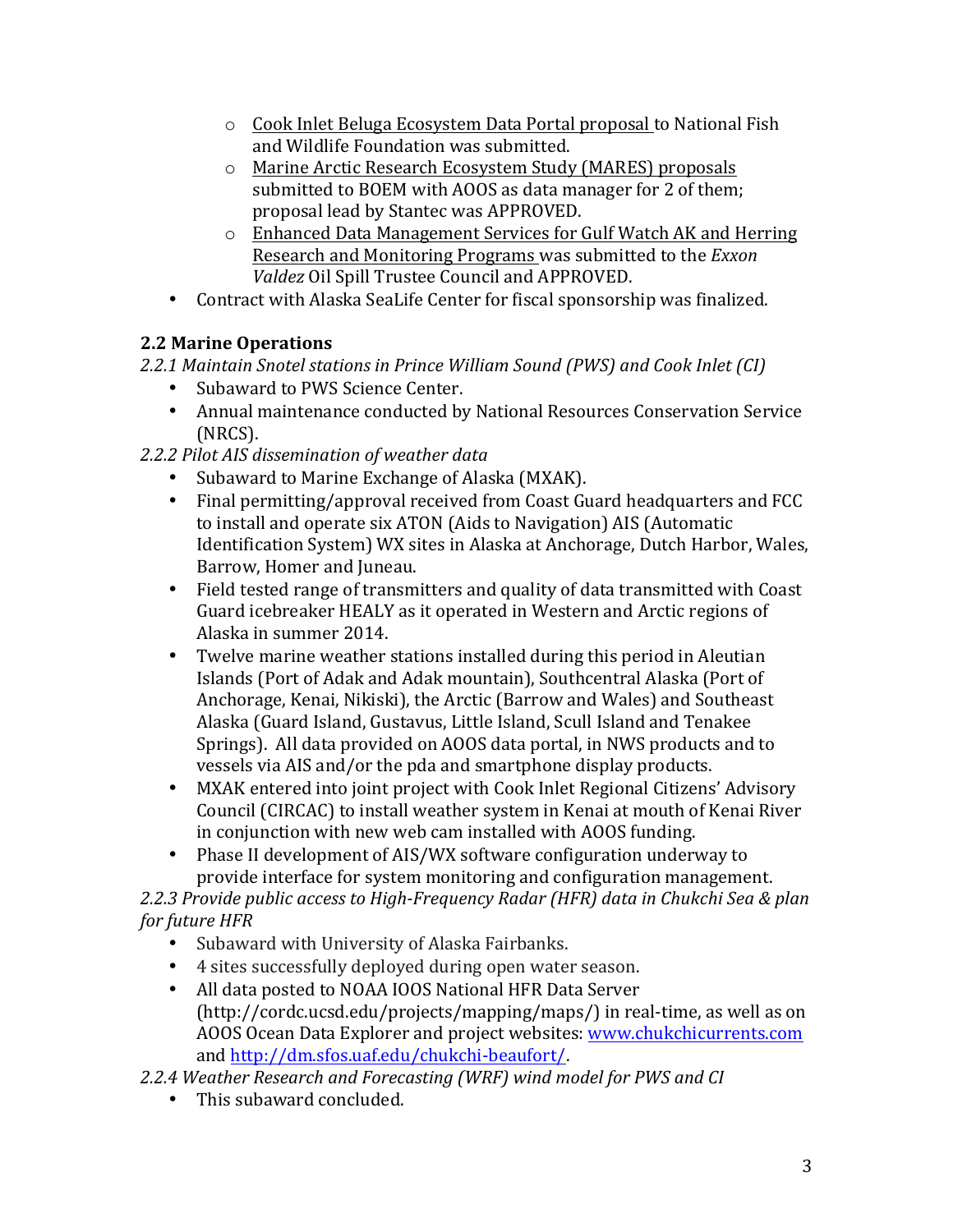#### *2.2.5 Maintain operational Regional Ocean Modeling System (ROMS) model for GOA*

- Subaward with YI Chao for maintenance with daily update schedule.
- Continued to run real-time PWS ROMS modeling system on daily basis and uploaded daily output to AOOS data portal. Supported AOOS DMAC team for web interpretation and visualization.
- Obtained preliminary results for pilot study (demonstration) of "multi-model explorer" using four different ocean circulation models over lower Cook Inlet and Shelikof Strait.

#### 2.2.6 Validate hydrological model for PWS

- Subaward to Prince William Sound Science Center.
- Hydrological model development and testing nearing completion. Second summer of flow data collected for model. Data used to provide flow estimates to Cordova Electric Cooperative to evaluate hydro-energy potential.
- Collaborated with USGS to conduct CTD surveys in Columbia Bay.
- 2.2.7 Ingest ROMS models for Bering Sea into JPL data assimilation system
	- This project has been completed.
- *2.2.8 Beaufort Sea wave measurements*
	- Subaward to UAF (Weingartner).
	- Bottom mounted mooring deployed during BOEM-funded ANIMIDA III cruise, July 30, 2014 at 70.63285 N, 150.2331333 W.
	- Mooring is a bottom mounted "Sea Spider" fiberglass mooring frame, containing the AOOS funded acoustic Doppler current profiler (ADCP, a 1000 kHz Nortek 5 beam, Signature 1000 current profiler) as well as a Seabird  $16+$ CTD and transmissometer. The Sea Spider, CTD and transmissometer were contributed to project from UAF equipment pool. ADCP will measure surface wave direction, height and period as well as current speed and direction throughout water column, acoustic backscatter and when ice is present, ice draft and ice velocity.
	- Mooring will be in place for 1 year and was placed strategically in Colville River Delta in order to overlap with the spring ice sampling campaign scheduled for 2015. The height of the water column above the mooring surveyed at the time of deployment used precision GPS so that the CTD can serve as a water level sensor.

*2.2.9 Kenai River web cam*

A new web cam was installed at mouth of Kenai River for sea ice monitoring and fishing activities in collaboration with Cook Inlet Regional Citizens Advisory Council, city of Kenai, and Marine Exchange of AK (who also installed an AIS and weather sensor on camera pole).

#### **2.3 Coastal Hazards**

- *2.3.1 Monitor prior Alaska Harbor Observation Network (AHON) pilot projects in*  Seward and Kodiak and assess further expansion of AHON
	- Prior award with Alaska SeaLife Center. Other funding now being used.
	- Decided to disband projects due to lack of funding and local support, but will continue to explore other options.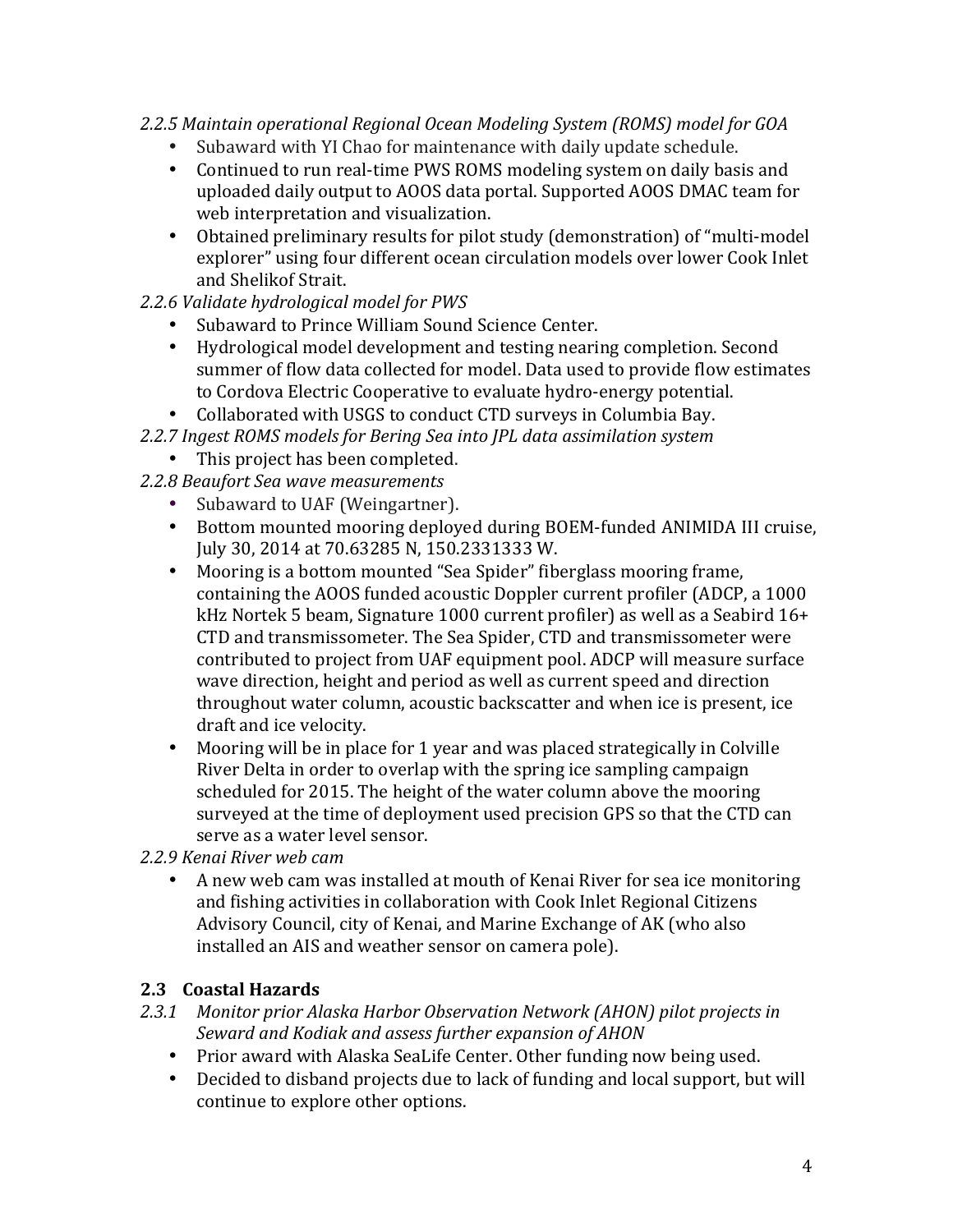- *2.3.2 Maintain Coastal Data Information Program (CDIP) wave buoy in Cook Inlet*
	- Repairs took longer than anticipated.
	- Survey conducted to determine optimal deployment time period and decision made to wait until spring 2015.
- *2.3.3 Produce electronic sea ice atlas*
	- Subaward to ACCAP.
	- Weekly sea ice grids for 1953-2012 (augmenting monthly grids of full 1850-2012 period) provided to Axiom and made available for download at Alaska Sea Ice Atlas website.
	- Script for updating Atlas developed, and the first increment of information  $(2012-2013)$  will be added to the Atlas in early 2015.
	- Obtained access to Shell digital sea ice data and now assessing value that could be added by this high-resolution information.
	- Conducted survey of atlas users.
- 2.3.4 Develop coastal flooding, storm surge and sea level rise products.
	- Wave buoy in Norton Sound deployed in July and retrieved in September using other funds.
	- Discussion with Norton Sound Economic Development Corporation to support future deployments.
	- Subaward continued with ADNR/DGGS to provide coastal hazard and vulnerability tools and products.
	- DGGS released live online prototype of Alaska Coastal Profile Tool for stakeholder evaluation. Archive datasets now being added to interactive database on rolling basis (approximately 2 sites added per month).
	- With NWS and local community leadership, DGGS released pilot Color-Indexed Elevation Map Series for Coastal Communities publication in advance of 2014 fall storm season. Now actively in use by NWS to improve storm surge warnings in 5 western Alaska communities and has laid the groundwork for additional maps of this type.
	- Geodetic Leveling of Chukchi/Beaufort Coast Community Tide Gauges completed with fieldwork in October at Barrow, Wainwright, Point Lay and Point Hope sites; sites were instrumented by a Coastal Marine Institutefunded project earlier in fall.
	- In preparation for Y-K Delta water level station development discussions in spring 2015, DGGS used AOOS funding to leverage NWS equipment and expertise for opportunistic installation of 3 prototype instruments at 2 sites in western Alaska (Unalakleet and Tununak). These real-time sensors now available on AOOS website.

#### **2.4 Ecosystems/Fisheries and Climate Trends**

*2.4.1 Maintain Arctic (now Statewide) Research Assets Map*

- Transitioned map to HTML. Continued to maintain.
- *2.4.2 Support sampling along Seward Line*
	- Subaward to University of Alaska Fairbanks (UAF).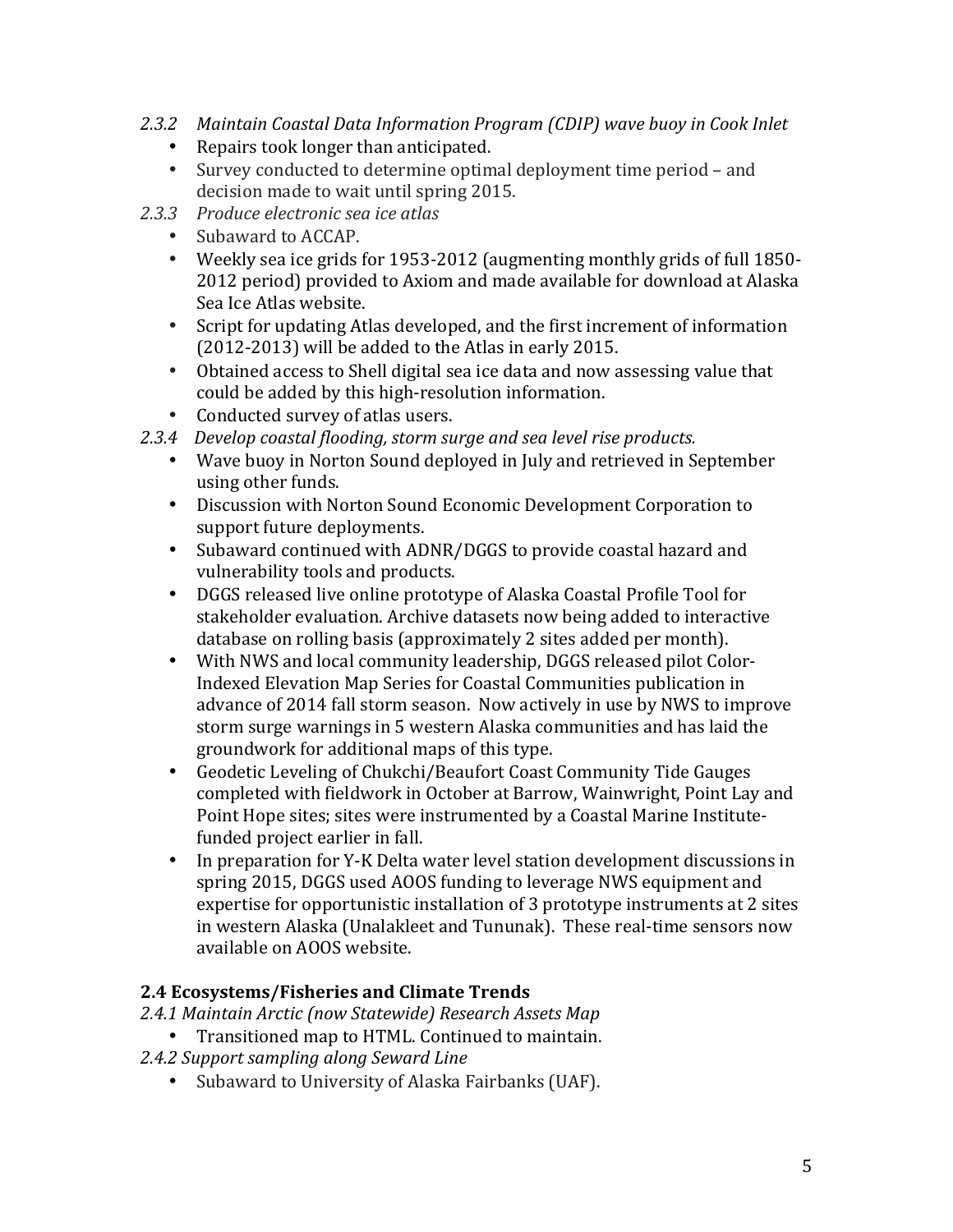- September cruise conducted with anomalously warm temperatures encountered exceeding  $13^{\circ}$ C at most stations. The entire line was the warmest on record:  $0.5^{\circ}$ C above the next-warmest and  $1^{\circ}$ C above the longterm September mean. High temperatures appear related to anomalous winter in central Gulf of Alaska that left those waters warmer than normal during spring.
- Microzooplankton sampling and seabird/marine mammal observations now formally part of the Seward Line program with NPRB funding.
- Both Wave Rider gliders and the Slocum glider deployed for PMEL during the spring were successfully recovered.
- Water samples collected during both May and September cruises to monitor Cesium -137 fallout from 2011 Fukushima reactor disaster.
- New CTD carousel purchased with partial support from AOOS worked perfectly on the fall cruise. Two of 3 components for Murdock-funded instrument package deployed successfully at all stations.

Samples were taken for ocean acidification *– see OA report by Mathis.* 2.4.3 Use AOOS glider for high-latitude observation node in Chukchi & test glider use *for monitoring marine mammals* 

- Subaward to UAF/Woods Hole/University of Washington to record, detect, classify, and remotely report marine mammal calls in real time from autonomous platforms. Calls are picked up by a digital acoustic monitoring (DMON) instrument and the low-frequency detection and classification system (LFDCS), using previously developed (AOOS funded) Arctic-specific call library.
- Improved Arctic call library, including lowering frequency sensitivity due to ambient and glider-generated noise.
- Successfully deployed one AUV glider in Northeastern Chukchi Sea with twoweek mission.
- Maintained real-time detection website during mission.

• Recovered glider and completed raw acoustic and oceanographic data within.

*2.4.4 Support Distributed Biological Observatory*

- Subaward to University of Alaska Fairbanks (UAF) for NE Chukchi mooring.
- Readied equipment for deployment and shipped equipment to Deadhorse, AK. Loaded gear onto  $R/V$  Norseman II and sailed from Prudhoe Bay into the Chukchi Sea. Deployed mooring at 71**°** 35.980'N, 161**°** 30.3221'W on 20 September 2014.
- Received approval and supplemental funding for sediment trap to be incorporated into 2015 mooring deployment. Ordered second AZFP instrument and sediment trap.
- Supported travel for DBO investigators to DBO PI meeting in Seattle in October 2014.

*2.4.5 Maintain ocean acidification (OA) sampling along Seward Line; support OA*  sensors on moorings in Chukchi, Gulf of Alaska and Bering Sea; conduct OA monitoring *at Alutiiq Shellfish Hatchery; and develop OA forecast for Gulf of Alaska.*

• Subaward to UAF.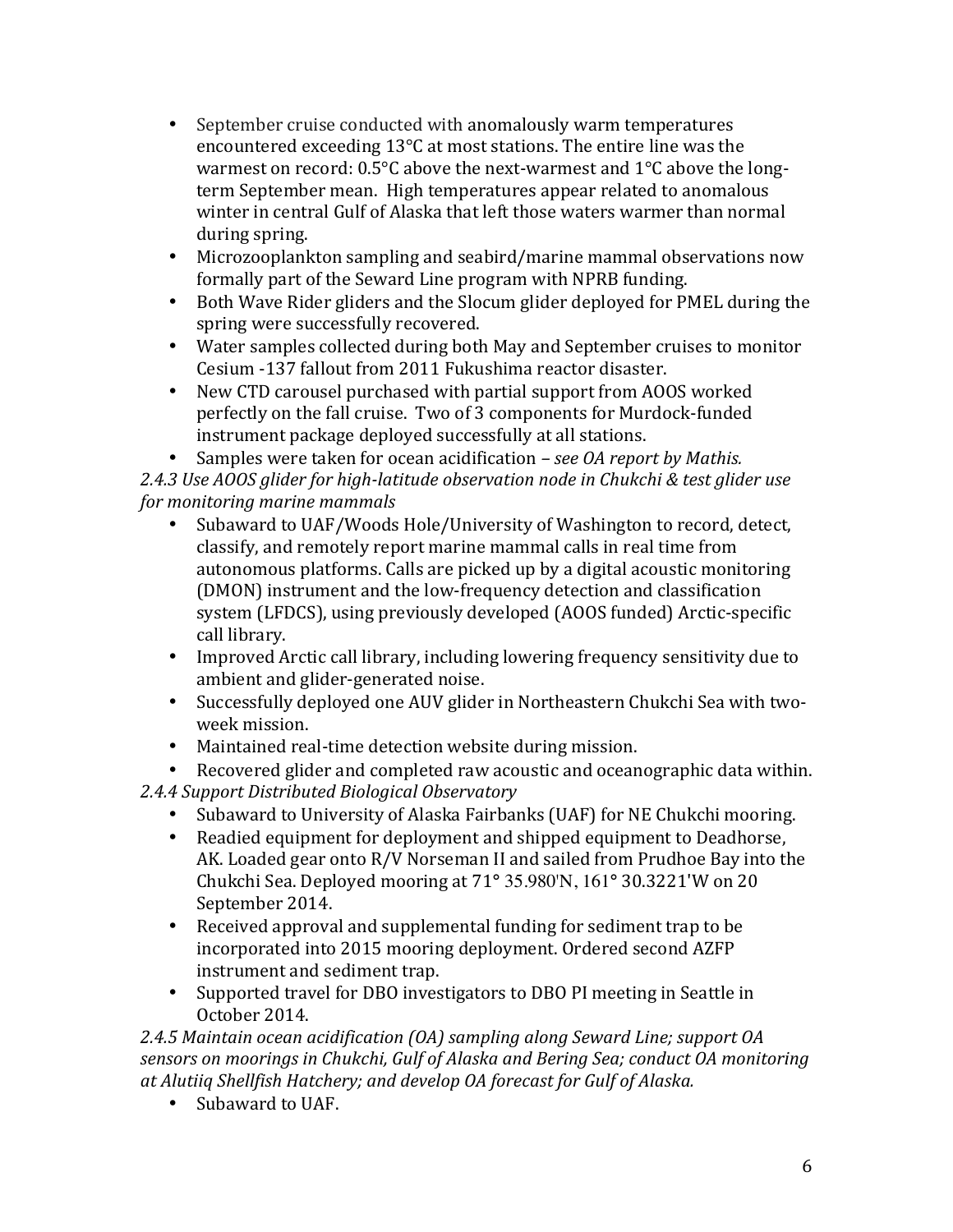- Conducted September 2014 Seward Line cruise with expanded sampling. Now have 7 years (14 cruises) of data from Seward Line demonstrating definitive evidence of increasing inventories of anthropogenic CO2 in northern GOA and subsequent changes in ocean carbonate chemistry.
- Four moorings statewide equipped with surface and bottom sensor packages measuring pCO2, pH, temp, salinity, nitrate, oxygen, chlorophyll, and turbidity. We also expanded our observational strategies to include autonomous gliders and vessels-of-opportunity during a coordinated project to investigate the impacts of glacial melt over a broad expanse of the PWS and GOA coastal ocean for 135 days from May through September.
- Collected more than a year's worth of carbonate system data at the Alutiiq Pride Shellfish Hatchery in Seward. The new Burkolator system, installed in August, provides direct measures of  $pCO<sub>2</sub>$  and TCO<sub>2</sub>, and is part of a larger project to examine carbonate chemistry in hatchery intake water at a number of facilities along the Pacific coast of North America.
- Postdoctoral scientist Samantha Siedlecki has made good progress in modeling efforts aimed toward projecting OA trends in the Gulf of Alaska. She and partners have developed a regional model that provides high-resolution information at scales finer than can be achieved with global simulations and that detail hot spots and trends in a number of locations. This regional model holds promise as a powerful diagnostic and projection tool for this region.
- 2.4.6 Test use of conductivity sensors at Cordova tide station
	- Subaward to PWSSC. Sensor maintained.
- 2.4.7 Support mooring turnovers for biological monitoring
	- Subaward to PWSSC. Data from Ocean Tracking Network acoustic array downloaded. Additional receivers deployed by Stanford University were recovered. Tagged herring data used in Herring Research and Monitoring Program funded by Exxon Valdez Oil Spill Trustee Council.

2.4.8 Conduct Conductivity/Temperature/Depth (CTD) surveys in Kachemak Bay and *lower Cook Inlet*

- Conducted monthly shipboard oceanographic surveys with CTD profiler at mid-Kachemak Bay transect (Homer Spit line) in June, July, August, September, October and November 2014. Months of August, September and November 2014 all set record high average monthly air temperature records at Homer Alaska airport station.
- Conducted seasonal shipboard oceanographic surveys with CTD profiler at outer Kachemak Bay transect on 21 July, 13 August and 13 October 2014 (1) extra).
- Conducted additional intensive (along-bay and sub-bay) Kachemak Bay oceanographic survey with CTD profilers in August 2014 to assess response of the estuary to anomalously warm summer temperatures.
- Provided CTD data to NOS/NCCOS researchers for PSP studies, to AOOS for upload to Gulf of Alaska data portal and to CSDL for model validation.

# **2.5 Regional Ocean and Coastal Partnerships and Planning**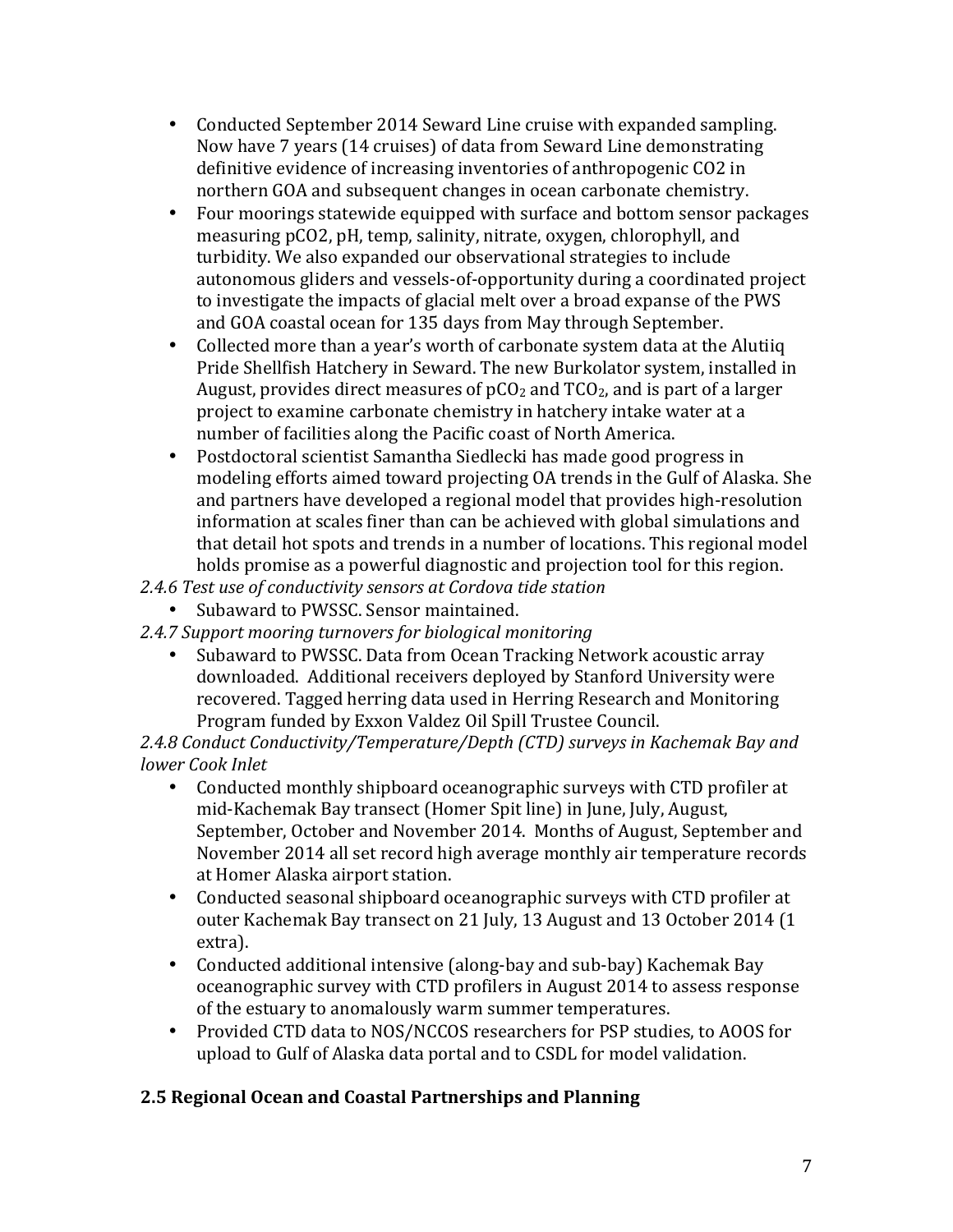- 2.5.1 Expand data management capacity to integrate data
	- Ongoing. See Section 2.6 below.
- 2.5.2 Create spatial visualization tools for AK through STAMP project -*"Spatial Tools for Arctic Mapping and Planning"*
	- Assessed April 2014 Stakeholder Workshop recommendations to develop metadata enhancement plan and data ingestion priority list.
	- Began working with data providers to transfer data, including ShoreZone imagery and characteristics, Canadian data, and AIS data.

### **2.6 Data Management & Products – Subaward to Axiom Consulting**

2.6.1 Support AOOS website, data portal & applications. Maintain & provide access to products developed in this project. Explore developing multi-regional products with *other RAs.*

- Improved data catalog usability by grouping logical data layers into coherent modules (model parameters and multiple GIS data sets).
- Developed and implemented improved keyword scheme.
- 2.6.2 Ingest prioritized datasets, support warehouse and archive functions & provide *access through query and mapping tools*
	- BSSN subsistence data layers for two communities exposed through AOOS Arctic Portal.
	- PacMARS data products and RUSALCA time series phytoplankton data set ingested for exposure in near future through AOOS systems.
	- Finalized AI Seabird Vulnerability Assessment data layers (not yet released).
	- BASIS data set acquired from NOAA and data ingested (not yet released).
	- Approximately 89 new sensors, 3 model ensembles (36 variables) and 142 marine GIS data layers added to AOOS data system.
	- Cook Inlet beluga sightings database augmented by 4 additional sources.
	- Single Species Important Bird Areas (IBAs) imported
	- Arctic Regional Climatology and SNAP historical Sea Ice Atlas data ingested.
- 2.6.3 Continue ADF&G (Alaska Department of Fish & Game) partnership
	- Ran successful 2014 Annual Yukon River Chinook forecast powered by AOOS data feeds with communication and outreach through AOOS website.
	- Spatially enabled AYK fisheries datasets loaded onto ADF&G systems.
	- Working with ADF&G programmers to expose services for AOOS data system for easier state access.
- 2.6.4 Support of 2014 APOP portal for support of the BSAI LLC
	- Alaska Portal of Opportunity supported through 2014 field season.
	- Transferred over to HTML5.
- 2.6.5 Collaborate with other state, regional, national and international data *management programs*
	- Participated in ADIWG (Alaska Data Integration Working Group) meetings to assist in data integration across Alaska entities.
- 2.6.6 Continue to develop IOOS SOS service and assist other RAs in deployment and *begin work on IOOS Systems Integration Test.*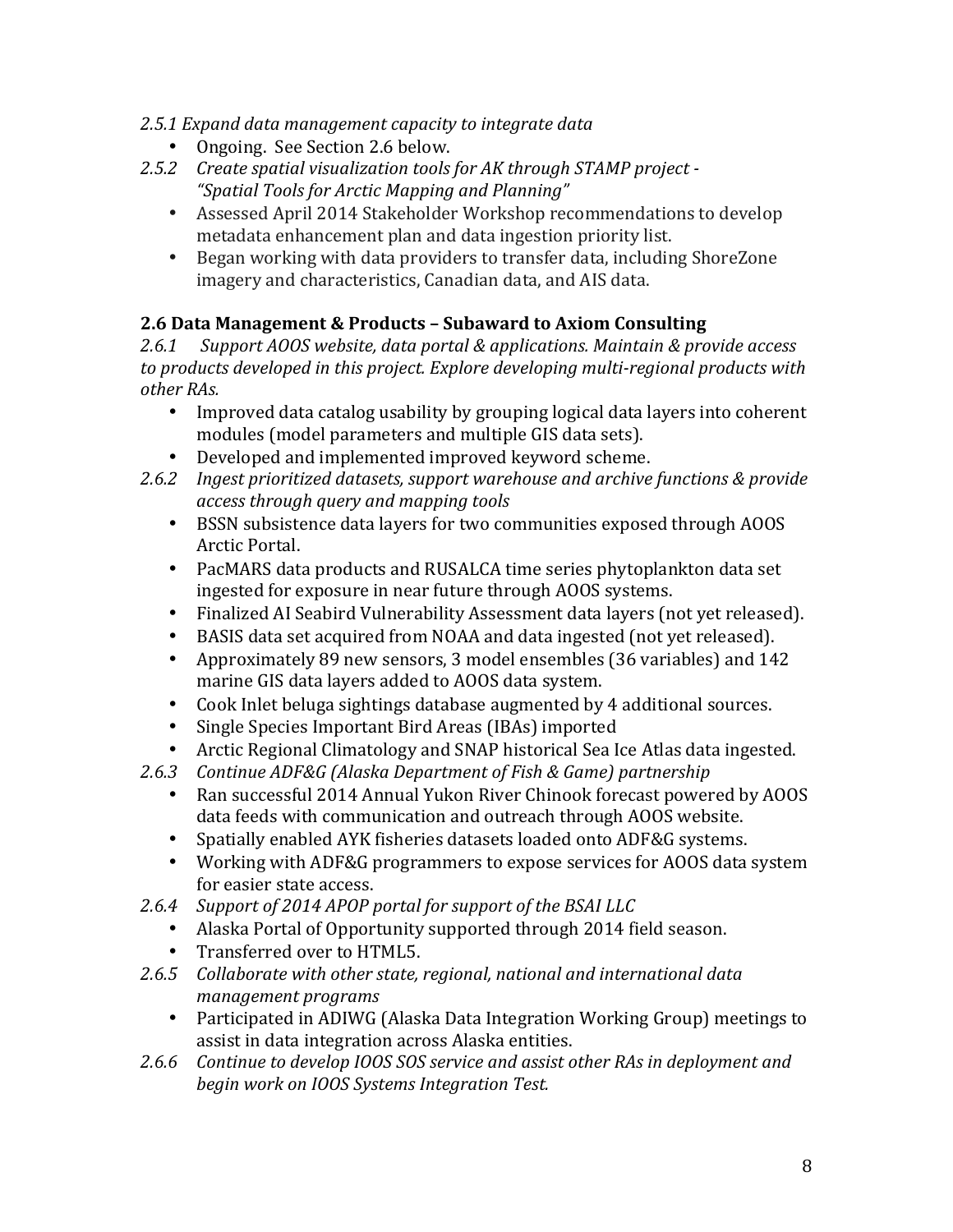- Worked with several RAs (GLOS and SCCOOS) to develop implementation strategy for QARTOD.
- First milestone of Scalability Experiment met in October.
- Supported bug fixes and cultivation to 52 North software stack.
- IOOS Systems Integration Test completed.
- 2.6.7 *Develop new products and applications* 
	- Hex Binning visualization technique optimized for large spatial time series and taxonomic filtering.

2.6.8 Provide Data Management services for integrated research programs with separate funding: EVOSTC Long Term Monitoring & Herring Research and Monitoring *Programs; NPRB's Gulf of Alaska Integrated Ecosystem Research Program; RUSALCA program; Arctic Ecosystem Integrated Survey; and Distributed Biological Observatory.*

- Supported programs with Research Workspace application.
- Participated in monthly and other PI meetings as needed.
- Visualized PACMARS and RUSALCA phytoplankton data made available on AOOS portal.
- Gulf Watch Alaska project data exposed through AOOS catalog.
- Established new contract for funding from NMFS for Arctic Ecosystem Integrated Survey.
- *2.6.9 Serve up oil & gas industry data on AOOS portal*
	- Annex 2 data submitted to NODC archives.
	- Data updates received and processed in October 2014 and being served out through Research Workspace.
	- Currently 78 users have requested access to industry-provided datasets.

# **2.7 Modeling & Analysis**

#### 2.7.1 Initiate statewide circulation model exchange & ensemble modeling

- Continued to discuss possible opportunities for AOOS to add value to existing modeling efforts
- Reviewed Conceptual Design and Pilot Demonstration of Multi-Model Explorer developed by Yi Chao.
- Compiled statewide inventory of current needs and existing capabilities for ecological forecasts of HABs, vibrio, pathogens, species and habitat distribution and change throughout the state.
- Hosted webinar on ecological forecasting in Anchorage in September in cooperation with NOAA's Ecological Forecasting Roadmap.

# **2.8 Communication, Education & Outreach**

*2.8.1 Support COSEE Alaska partnership*

- Supported planning for Communicating Ocean Sciences Workshop at AMSS January 19 2015.
- Supported Community Based Monitoring handbook developed as product of CBM Workshop held in April 2014.

#### *2.8.2 Support AOOS website, Facebook and publications*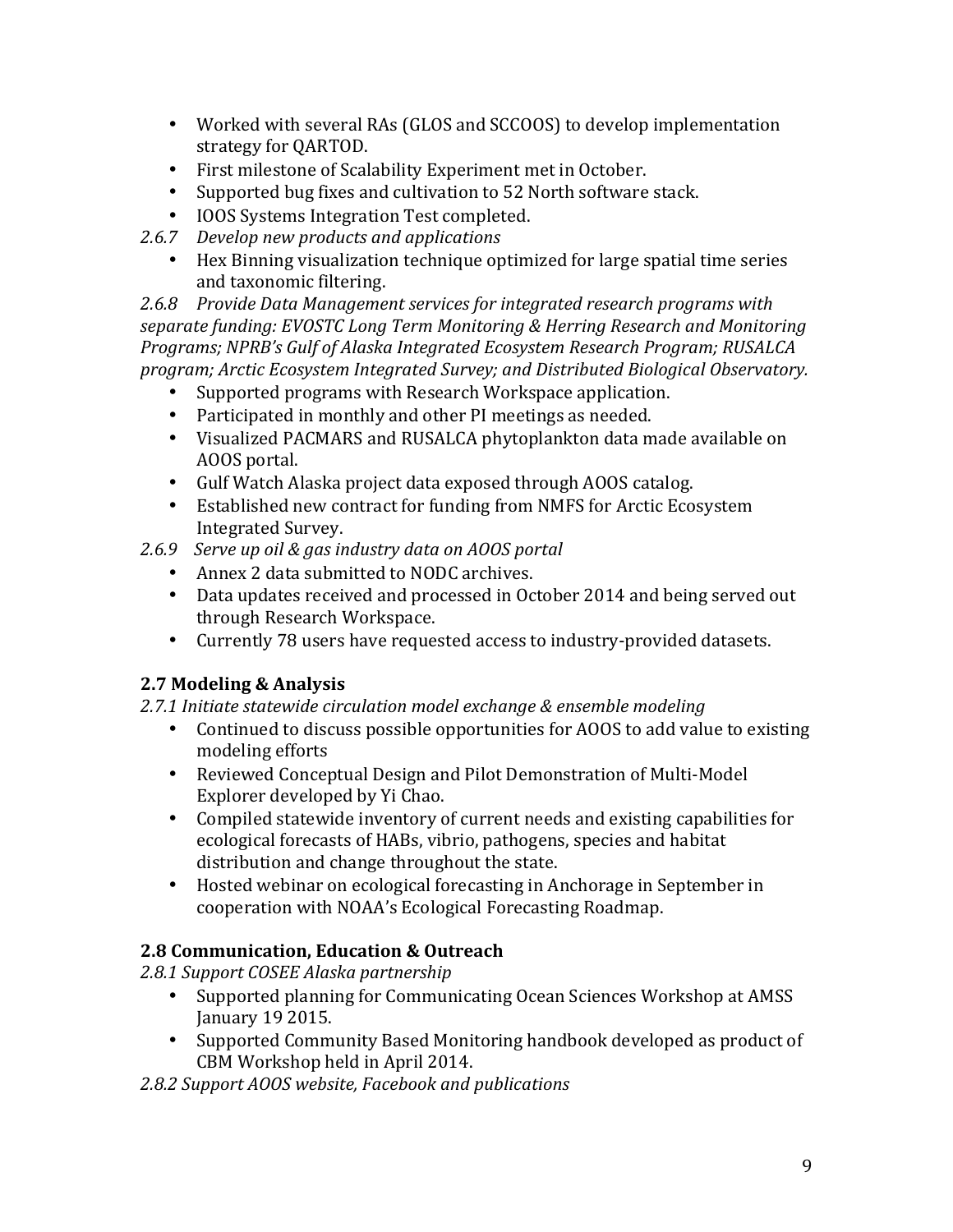- Continued to add content to website and Facebook page, including news, featured stories, and explanations for new data tools.
- Produced monthly updates.
- Circulated bi-monthly e-newsletter to lisserve of over 500 recipients.
- Produced hard copy summer newsletter.

*2.8.3 Scope out potential Alaska Oceans & Coast Report*

• Continue to refine draft white paper with Alaska Sea Grant Program and explore funding options.

### 2.8.4 Interact with stakeholders and partners

- Worked with steering committee to develop plans for 2014 AOOS 10<sup>th</sup> Anniversary events.
- Sponsored 10<sup>th</sup> Anniversary AOOS Short Film contest; received 32 entries. Held judging session and selected 7 awards that were handed out at  $10^{\text{th}}$ Anniversary Celebration.
- Conducted presentations with demos to receive feedback on new AOOS Arctic and Gulf of Alaska portals. Audiences included:
- Gave presentations at these events:
	- o Rob Bochenek demonstrated the updated Cook Inlet Response Tool at the CIRCAC Environmental Monitoring Committee Sept 5
	- $\circ$  Molly McCammon co-hosted a 2 hour informational webinar Sept 30 on the Gulf Watch Alaska Program geared toward agency managers.
	- $\circ$  McCammon gave an overview of AOOS capabilities to NOAA National Weather Service visitors John Murphy and Helmut Portmann on October 21.
	- o McCammon participated in AK Arctic Policy Commission Research Needs Listening Session October 27.
	- $\circ$  Chris Turner (Axiom) presented the AOOS Arctic portal to the World Wildlife Fund's Russian Arctic contingent on Nov 14.

#### **3.0 Scope of Work (Priorities for next 6 months, December 1 2014 – May 31, 2015, and anticipated changes to SOW)**

# **3.1 AOOS Regional Management**

*3.1.1 AOOS Board and Committees*

- Full board meeting planned for spring.
- Data Management Advisory Committee meeting planned for February 2015.
- *3.1.2 Participate in national IOOS*
	- Participate in IOOS Association spring meetings in Washington DC in March 2015.
	- Continue to participate in IOOS Association activities.
- *3.1.3 Partnerships and external affairs – in Alaska*
	- Conduct stakeholder workshops in anticipation of next 5-year proposal.
	- Hold ocean acidification workshop with ACCAP in December 2014.
	- Conduct user survey of AOOS products and stakeholder needs.
- *3.1.4 Partnerships and external affairs – national & international*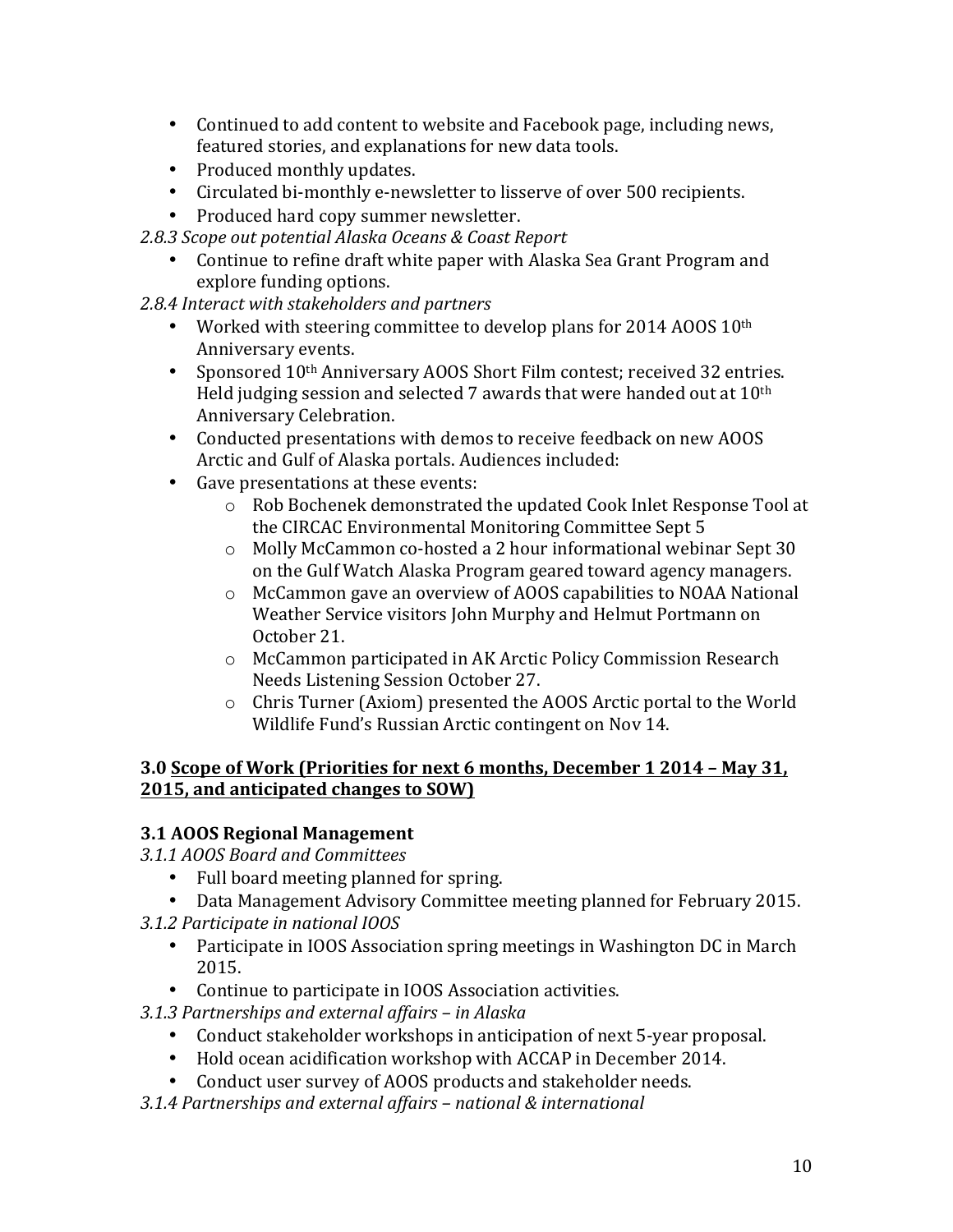- Hold follow-up with meetings with Admiral Papp and Beth Kerttula.
- *3.1.5 Program management, administration, fundraising and financial oversight*
	- Work on additional funding proposals.
	- Continue consideration of possible  $501(c)(3)$  once ICOOS Act is reauthorized.
	- Develop plan for certification implementation.

### **3.2 Marine Operations**

- *3.2.1 Maintain Snotel stations in PWS and CI*
- Conduct annual maintenance. Consider moving station in CI.
- *3.2.2 Pilot AIS dissemination of weather data*
	- Install weather environmental sensors/AIS WX stations in Skagway and Ketchikan to assist cruise ships with safe moorage of vessels in increasingly tight waterways.
	- Upgrade power supply to remote weather stations where solar power alone is insufficient to meet power demands in winter.
	- Explore options for taking over abandoned weather sites in Seward Harbor and Kodiak.
- *3.2.3 Provide public access to HFR data in Chukchi & plan for future HFR*
	- Winterize sites.
	- Funding secured from North Slope Borough/Shell Baseline Studies program to relocate Point Lay field site northward to Icy Cape, where it will be remotely powered by solar and wind energy.
- *3.2.4 Maintain WRF wind model for PWS and CI*
	- This project is completed.
- *3.2.5 Maintain operational ROMS model for GOA*
	- Continue operating ROMS model at basic level.
	- Collect more comments and feedback on "multi-model explorer" pilot project.
- *3.2.6 Validate hydrological model for PWS*
	- Report results.
- 3.2.7 Ingest ROMS models for Bering Sea into Jet Propulsion Laboratory (JPL) data *assimilation system*
	- No activity. Completed.
- *3.2.8 Deploy bottom-mounted pressure sensors in Beaufort*
	- Work with NCEP to ensure data is used to validate WaveWatch III model.
- *3.2.9 Install Kenai River web cam*
	- Provide camera access on AOOS website.

# **3.3 Coastal Hazards**

3.3.1 Monitor prior AK Harbor Observation Network pilot projects in Seward and *Kodiak and assess further expansion of AHON*

- Removing most equipment. Leaving towers in place for future use.
- Exploring options of possible MXAK takeover.
- *3.3.2 Maintain CDIP wave buoy in Cook Inlet*
	- Buoy to be deployed in February/March 2015.
- *3.3.3Produce electronic sea ice atlas*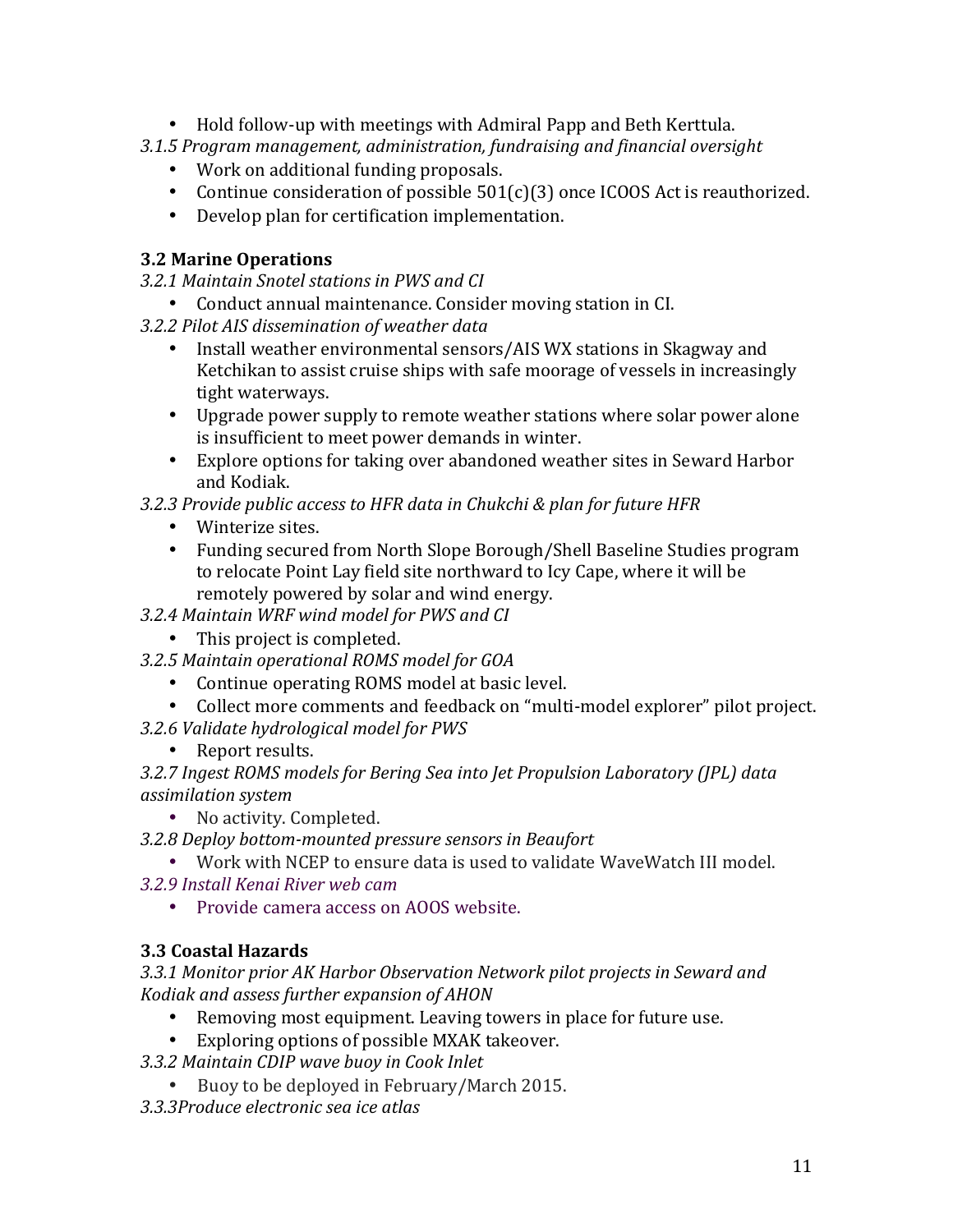- Atlas will be updated on semi-annual basis.
- Next update planned for January 2015.
- User survey results to be finalized.

3.3.4 Develop coastal flooding, storm surge and sea level rise products.

- Plan for deployment of Norton Sound buoy.
- Seed Interactive Coastal Profile Tool with remaining archive database at DGGS and solicit format feedback from stakeholders.
- Present pilot Color-Indexed Elevation Map Series for Coastal Communities at AMSS.
- Post-process 2014 field calibration measurements of Chukchi/Beaufort Coast Community Tide Gauges.
- Select 2015 sensor sites for Pilot Development of Short-Term Water Level Stations and design sensor specs and formulate 2015 installation plan.

#### **3.4 Ecosystems/Fisheries and Climate Trends**

- *3.4.1 Maintain Research Assets Map*
- Determine continued need for product.
- *3.4.2 Support sampling along Seward Line*
	- Next cruise: May. Hope to add nitrate sensor.

3.4.3 Use AOOS glider for high-latitude observation node in Chukchi & continue testing *use of gliders for other uses*

- Complete detailed analysis for 2014 data and continue to fine tune call library further based on our analysis.
- *3.4.4 Support Distributed Biological Observatory*
	- Order additional equipment and construct mooring frame for 2015 deployment.
	- Invite C. Lalande to Seward to train UAF mooring technicians on operation of sediment trap
	- Finalize plans for 2015 recovery/deployment operations at sea given changes in oil industry plans for environmental research.
- *3.4.5 Maintain OA sampling along Seward Line & OA mooring sensors*
	- Continue processing mooring data in preparation for Alaska Marine Science Symposium, finish synthesis paper based on 6 years of data from the Seward Line cruises for submission to the Journal of Geophysical Research, and submit paper describing carbonate chemistry trends at Alutiiq Pride Shellfish Hatchery.
	- Continue supporting OA monitoring activities at the Alutiiq Pride Shellfish Hatchery in Seward, at 4 mooring sites and on May 2015 Seward Line cruise.
- *3.4.6 Test use of conductivity sensors at Cordova tide station*
	- Calibrate sensor.
- *3.4.7 Support mooring array for biological monitoring*
	- Download data.
- *3.4.8 Conduct CTD surveys in Kachemak Bay and lower Cook Inlet*
	- Conduct monthly CTD surveys at mid-bay transect in Kachemak Bay.
	- Conduct two seasonal CTD surveys at outer bay transect in Kachemak Bay.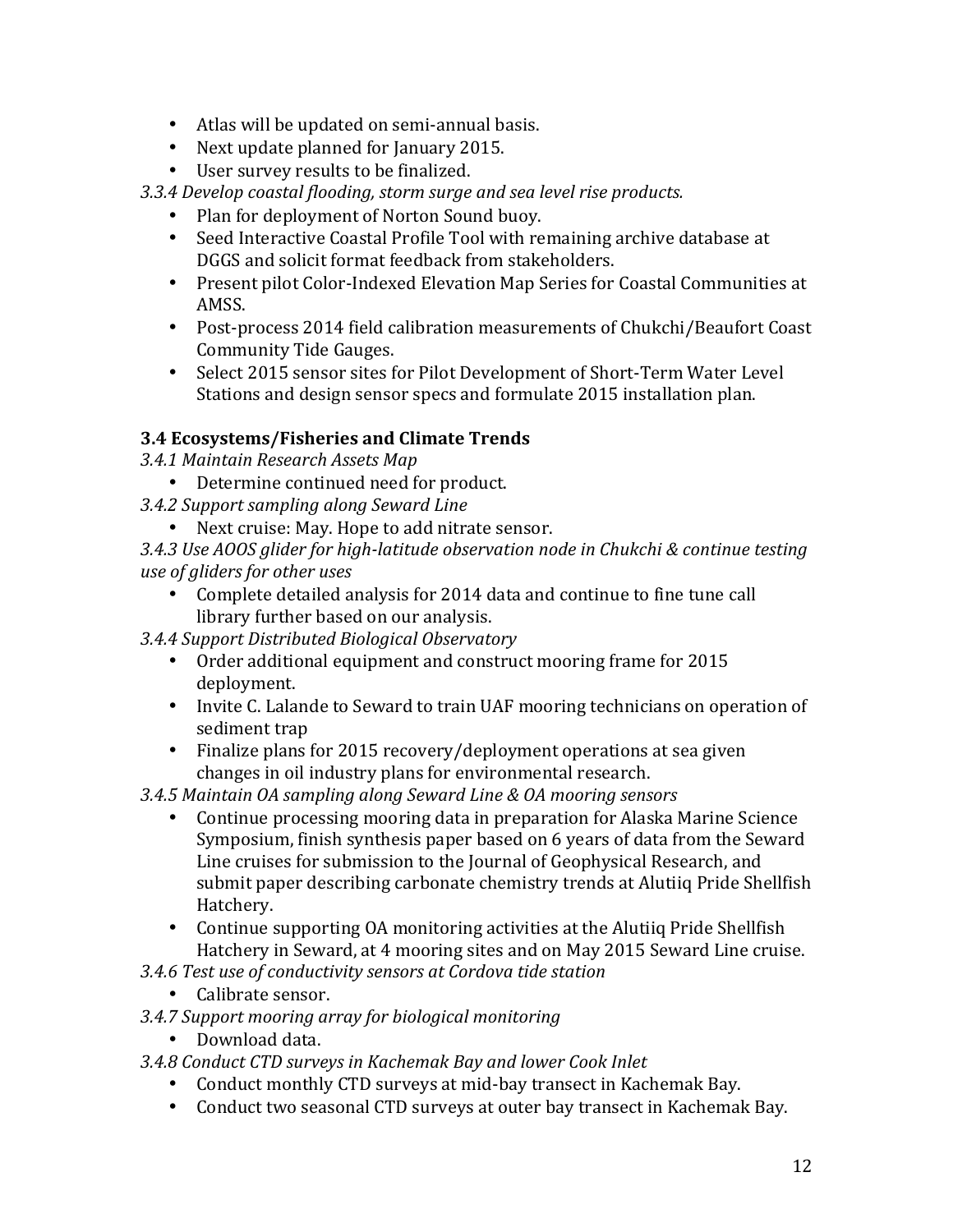- Provide CTD data to CSDL, AOOS and others as requested.
- With funding from BOEM, add more oceanographic monitoring.
- Use results to develop new decision support tools for resource management and habitat restoration, leveraging additional support from and collaborations under NOAA's Habitat Blueprint program that has designated Kachemak Bay as the Habitat Focus Area for Alaska.

#### **3.5 Regional Ocean and Coastal Partnerships and Planning**

- *3.5.1 Create data management capacity to integrate data*
	- Ongoing. See section 3.6 below.
- 3.5.2 Create spatial visualization tools for AK: STAMP
	- Continue adding relevant data layers to the STAMP/Arctic portal.
	- Augment and refine metadata for Arctic data.
	- Produce an "AOOS lite" version tailored for Arctic communities.
	- Close out project.

#### **3.6 Data Management & Products**

3.6.1 Support AOOS website, data portal & applications. Maintain & provide access to products developed in this project. Explore developing multi-regional products with *other RAs.*

- Improve data catalog usability by refining metadata page for compound data layers.
- Continue to improve indexing of AOOS data assets so users can search by space, time and taxonomy.
- Implement advanced dynamic legend for grids and models.
- Develop AOOS lite mockup.
- 3.6.2 Ingest prioritized datasets, support warehouse and archive functions & provide *access through query and mapping tools*
	- Continue to ingest data sets to support STAMP tool and Arctic Portal with focus on fisheries, marine mammals, subsistence use and habitat.
	- Ingest and expose Shorezone HD video for all of Alaska, updated Marine Arctic Synthesis data layers, and AIS dataset from Marine Exchange of Alaska.
- *3.6.3 Continue ADF&G partnership*
	- Continue to support and prepare for next salmon season.
	- Implement AYK salmon study interactive GIS data layer through AOOS interface.
- 3.6.4 Collaborate with other state, regional, national & international data *management programs*
	- Develop partnership with UAA DHS Center of Excellence.
	- Work with Arctic cyber infrastructure groups on collaborative proposals.
- 3.6.5 Continue to develop/support IOOS SOS service and assist other RAs in *deployment and conduct System Integration Test.*
	- Continue to support IOOS 52 North SOS server.
	- Complete IOOS SOS scalability experiment and integrate into IOOS catalog.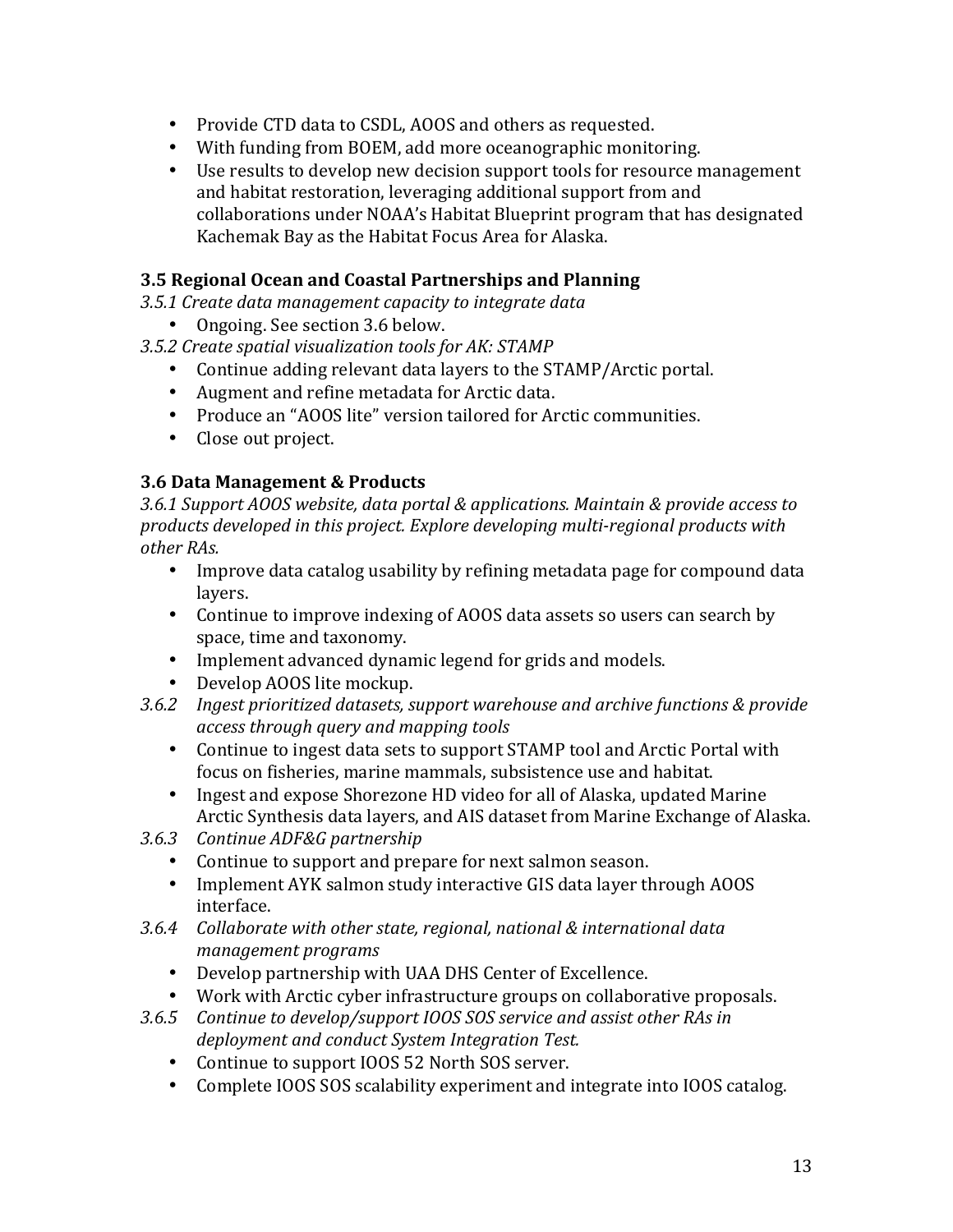- Work with IOOS and NODC to develop improved submission pathway for archiving RA data.
- *3.6.6 Develop new products and applications* 
	- Continue to improve Ocean Portal Framework in HTML 5 to enable AOOS applications to run on iPad/iPhone.
	- Implement multidimensional data model.
- 3.6.7 *Develop advanced visualization system for time series (RUSALCA, Seward Line,* GAK 1, Fisheries Data).
	- Process and stage additional RUSALCA and other CBMP Arctic datasets for next generation data visualization.
	- Explore data visualizations for Seward Line, ocean moorings and ocean acidification data.
	- Publish NOAA fisheries data (BASIS), RUSALCA and CBMP datasets for public use.

3.6.8 Provide Data Management services for integrated research programs: EVOSTC Long Term Monitoring & Herring Research and Monitoring Programs; NPRB's Gulf of Alaska Integrated *Ecosystem Research Program; BOEM's MARES; RUSALCA program;* Arctic EIS program; and Arctic Marine Biodiversity Observing Network - all with *separate funding*

- Cultivate and expand capabilities of AOOS Research Workspace.
- Attend all PI meetings.
- Kick off MARES and MBON projects.

*3.6.9 Serve up oil & gas industry data on AOOS portal*

- Manage access to industry data and facilitate updates to the resource.
- Make data publicly available with simple search tool.
- Work with NODC to streamline archive process.

# **3.7 Modeling & Analysis**

3.7.1 Initiate statewide circulation model exchange & ensemble modeling

• Continue discussion on future AOOS modeling efforts.

# **3.8 Communication, Education & Outreach**

- *3.8.1 Support COSEE Alaska partnership*
	- Assist with closing out COSEE Alaska.
	- Collaborate on Communicating Ocean Sciences workshop in January 2015.
- *3.8.2 Support AOOS website and publications*
	- Produce winter newsletter, bi-monthly e-news, and monthly ED updates.
	- Implement observing project pages on website.
- Work with partner institutions to include link to AOOS on their website.
- *3.8.3 Scope out potential Alaska Oceans & Coast Report*
	- Circulate white paper to potential partners.
- *3.8.4 Interact with stakeholders and partners*
	- Continue providing demos of AOOS tools to interested organizations and agencies.
	- Reach out to local media contacts to improve frequency of earned media.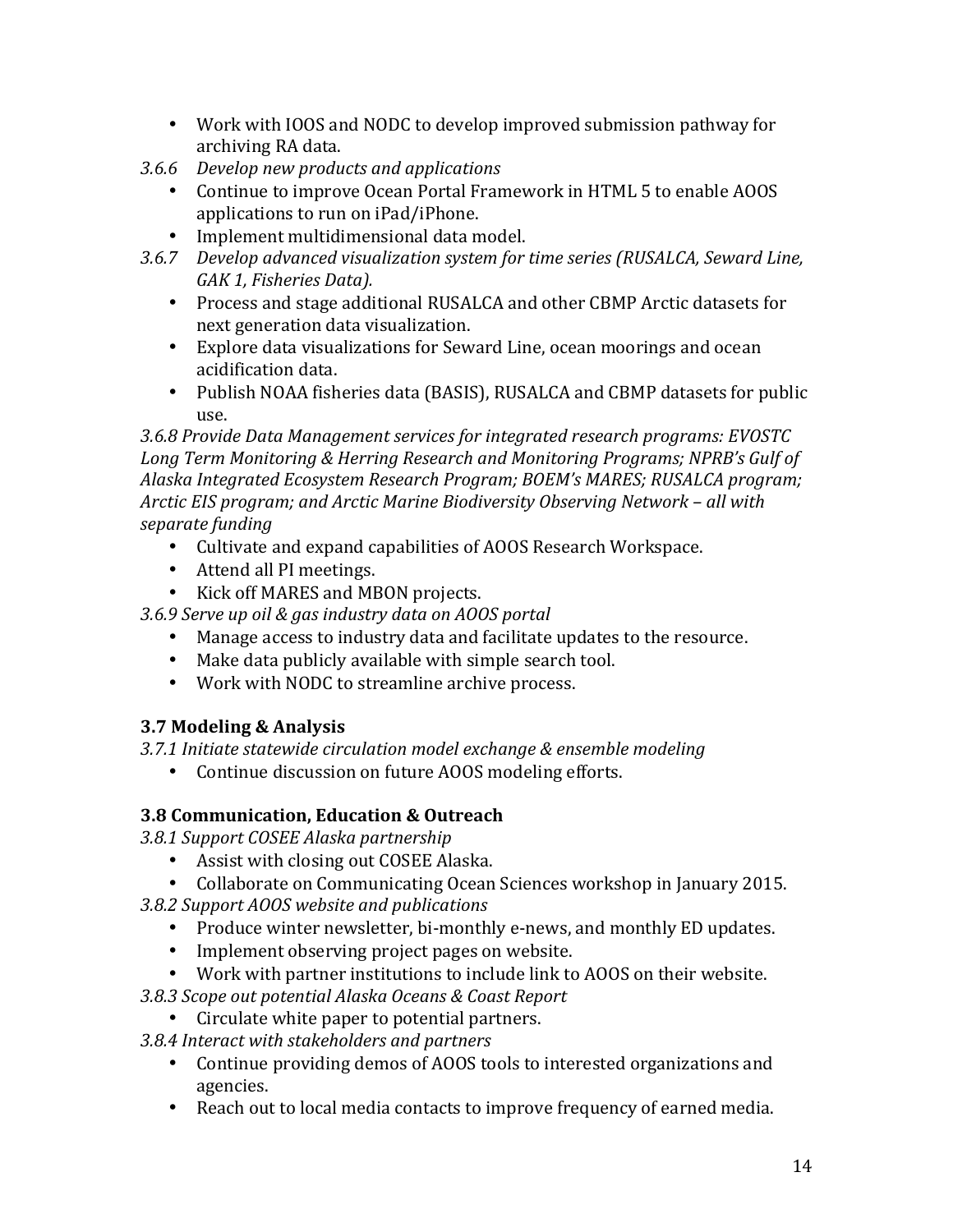• Produce touch-screen exhibit for use in Anchorage Museum's 2015 sea ice exhibit.

#### **4.0 Personnel and Organizational Structure**

Developed position descriptions for a new Operations Director position and to fill the Program Coordinator position currently held by Ellen Tyler.

### **5.0 Budget Analysis**

All financial reports are up to date and have been submitted on time.

### **6.0 Issues**

None at this time.

# **7.0Special Report: Products and Services**

*7.1 New or improved regional products or services*

- All AOOS user interface applications transitioned to HTML 5 and now work on tablets and smart phones.
- AOOS Ocean Explorer Flagship instance of the AOOS Ocean Portal framework which provides access to the entire catalog of data resources contained within AOOS data system.
- Working with NMFS to develop Cook Inlet beluga sighting database and interactive web application.
- Bering Sea Sub Network subsistence survey data set exposed through custom interactive hex binning layer.
- General methodology being developed to display four-dimensional physical and biological data sets for several research programs (RUSDALCA, DBO, Artcic EIS, PacMARS and BASIS).
- Additional real time sensors being exposed through the AOOS Real Time Sensor Map.
- 16 new operational model/remotely sensed data sets have been established as additional real time import to the backend AOOS data system.
- Continued to cultivate a platform (Research Workspace) to support integrated research program. The tool provides a secure collaborative environment for scientists in geographically distributed agencies to share and document datasets.
- Supported access to Arctic Industry Data through the secured Research Workspace.

*7.2 New or improved national products or services*

• Further developed the SOS software stack based upon IOOS requirements and published code base for use by all RAs and the national IOOS office.

# **8.0 Special Report: Data Management**

8.1 Progress towards standards-based foundation for DMAC capabilities

• AOOS data management members have played a key role in the IOOS Systems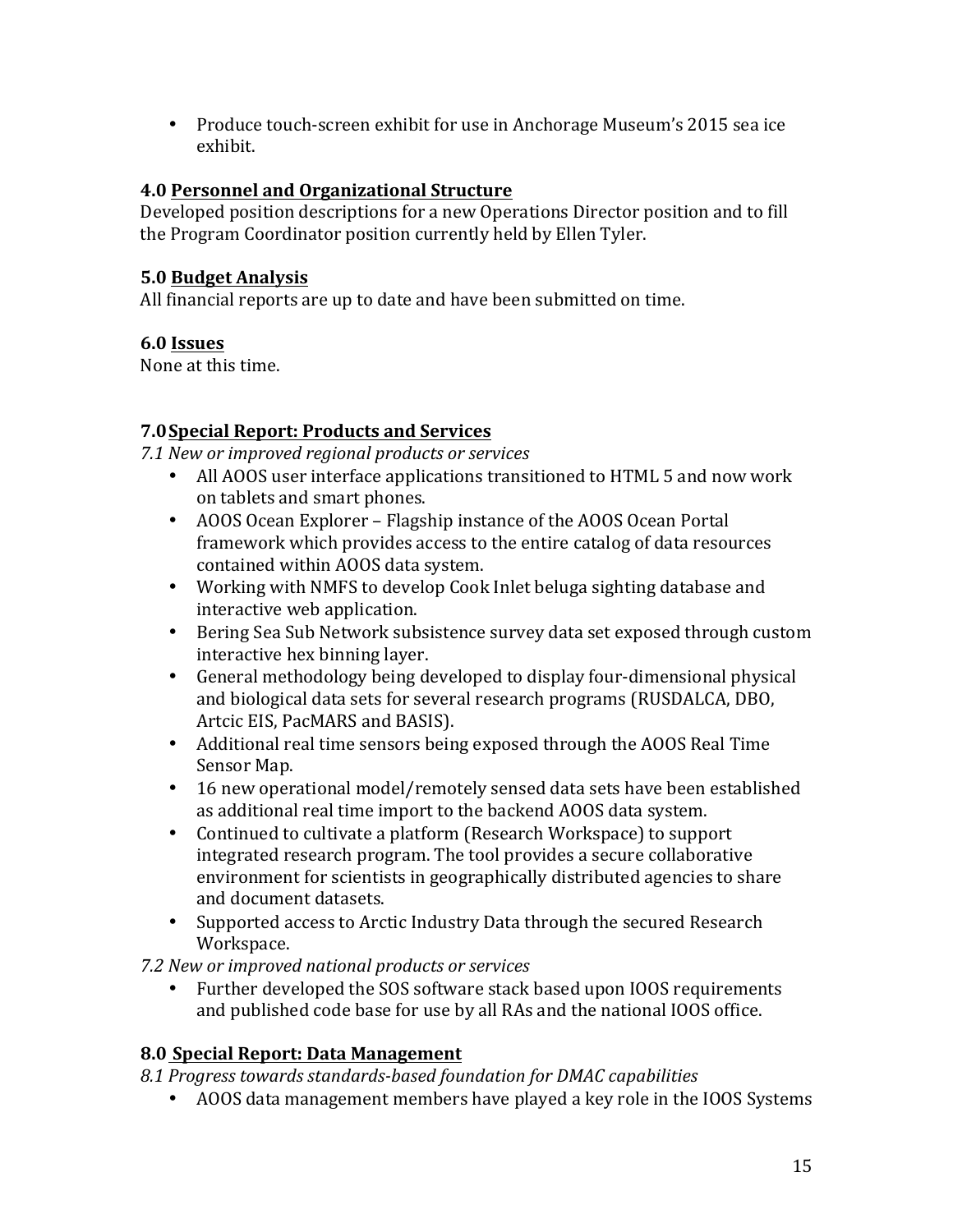Integration Test activity. Several Python notebooks were developed which explore the feasibility of performing analysis on large climate models over IOOS web service standards. The results of this assessment are being developed into a report.

- AOOS data management staff are involved in implementation of the IOOS Scalability Experiment, a project to assess the scalability of IOOS back end technology. A prototype of a national sensor map integrating all known national sensor networks was demonstrated in September of 2014.
- AOOS has contributed heavily towards development and support of SOS 1.0 suite of specifications in addition to manifesting those specifications into the 52 North SOS Core, ncSOS and other modules of the IOOS SOS stack.
- *8.2 Demonstrated progress towards:*
- *8.2.1 Open data sharing*
	- Developing and implementing the SOS 1.0 spec has greatly improved the ability of AOOS and other RAs to openly share sensor data sets. AOOS data management staff played a key role in authoring the IOOS SOS templates.
	- AOOS data archive has increased its data and metadata holdings considerably and improved its user access tools. Larger amounts of data are much more accessible by the general public. AOOS website metrics show increased numbers of users who stay longer on the AOOS web portals.
- *8.2.2 Provision of data to WMO GTS*
	- Much of AOOS data is exposed through interoperability protocols and is also available to WMO GTS systems from the source that AOOS acquires it from.
- *8.2.3 Implementation of a service-oriented architecture*
	- Interoperability enhancements including load balancing for performance and increased quality of metadata for higher levels of discoverability.
- *8.2.4 Use of common vocabularies and identifiers*
	- CF Conventions have been applied across gridded and sensor metadata. ITIS has been integrated into the Research Workspace to assist with taxonomic association of project metadata.
- 8.2.5 *Improved use of metadata conventions* 
	- Improved ncML and SensorML to be compliant with IOOS best practices.
- *8.2.6 Data storage and archiving*
	- East Coast data center fully functioning now. AOOS is a high availability data assembly center with geo-replication of data and services
	- Continued talks with NODC to develop semi-automated data and metadata transfer.
- *8.3 On-going program-level participation in:*
- *8.3.1 Data management planning and coordination*
	- Participated in MBON DMAC planning activities.
	- Participated in IOOS Biological Data Services calls with Hassan W. from the IOOS office.
	- Participated in bi-monthly calls when they occur.
	- Participate in several ad hoc working groups to strategize on key IOOS efforts such as metadata, SOS and vocabularies.